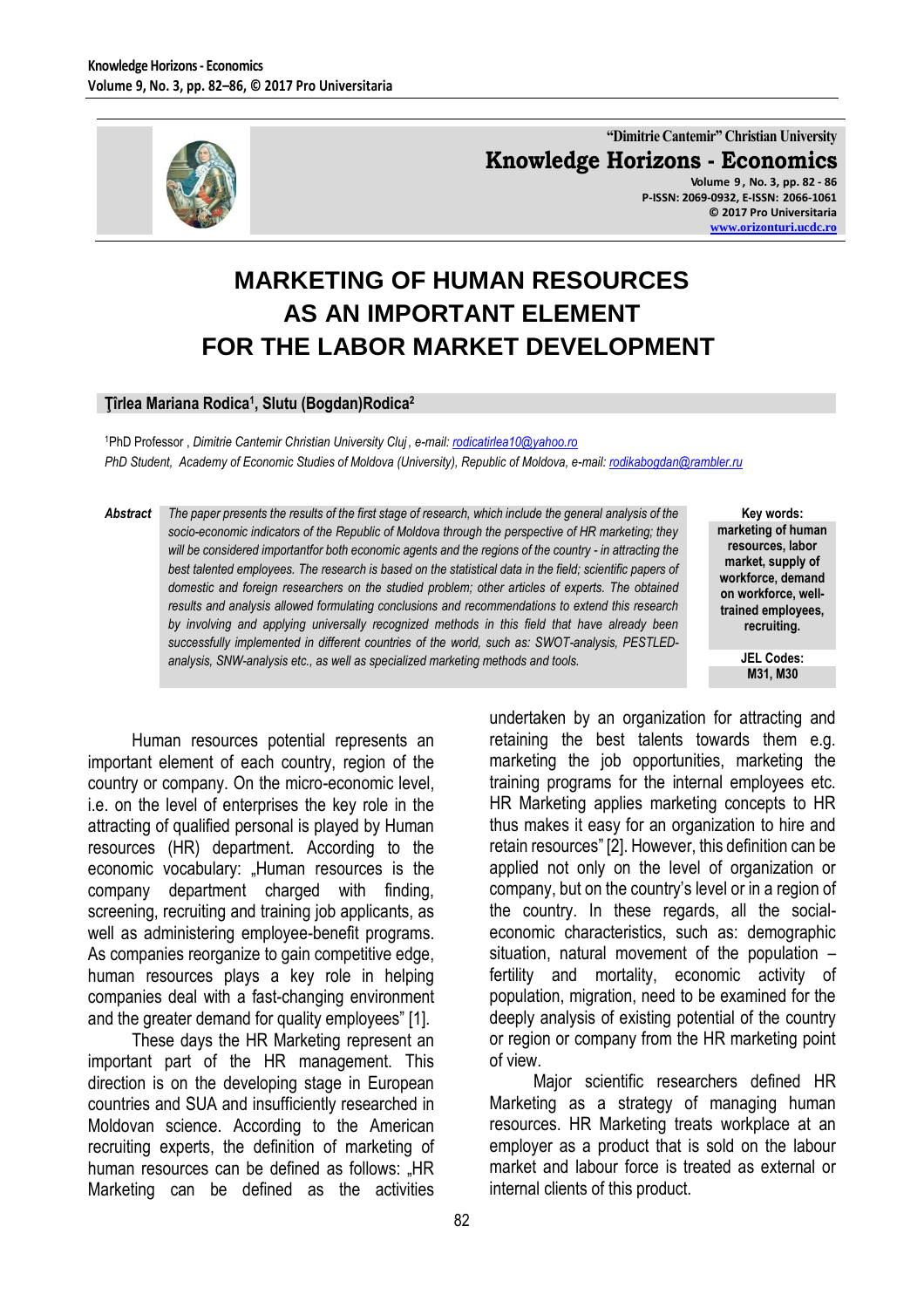In the case of Regional HR Marketing, the whole region with existing jobs should be represented as an employer. At the same time, in our opinion, the HR Marketing of a region level is a managerial influence of the state authorities and regional authorities at the labour market with impacting at:

a) labour productivity preservation and growth of internal labour resources;

b) involvement of external labour resources according to quantity and quality necessaries, with main target – progressive social and economic development of a region.

All these arguments determine the actuality of this work.

**The purpose of this research** is the development of efficient recommendations, while proposing modern methods in the field of marketing of human resources for the perfection of labour market processes on the basis of analysis of existing situation in this sphere in the Republic of Moldova.

**The theoretical work's basis** consists on the proceedings of classics of the economic theory and also on article and monographs of modern scientists.

There are several fundamental approaches to human resources and efficient using of them on the labour market, such economic doctrines as: Marxism, marginalism, neo-classical, institutional etc. The complexity of the categories "human resources" and "workforce" inspiring the scientists research them from the socio-economic point of view. The most of them opened the discussions about the developing of human resources on macro- and micro- economic levels.

Thus, the American representatives of institutional doctrineemphasized the significance of human resources. Also, one of the contributors in institutional theory, the well-known economist John Rogers Commons was the first who introduced the term "human resource" in his work "*The Distribution of Wealth*", which was published in 1893. He paid in his work more attention on the research of human resources in different aspects. However, it was not until the XIX century when the term was developed to address misunderstandings between employees and their employers.

The value of the well-trained human resources were also discussed in the neo-classical theory, particularly, by Garry Becker, Theodore Schultz, Jacob Mincer and Alfred Marshall who is known as one of the founders of neo-classical theory.

The theoretical aspects were examined in the classical works of Marxist doctrine by Karl Marx, Friedrich Engels, etc. Karl Marx considered the ability to work and workforce as identical concepts. Thus, in the chapter VI of the first volume of "*Capital*" he introduced the concept, as follows: "By labour-power or capacity for labour is to be understood the aggregate of those mental and physical capabilities existing in a human being, which he exercises whenever he produces a usevalue of any description" [3]. This definition allows to understanding the workforce as the organic unity of labour-power and the person, i.e. its owner. During the time, in the process of labour, the labourpower is developing and improving from generation to generation, as a result of a long accumulation of experience, skills and knowledge.

Each of all theoretical directions has its advantages and disadvantages. In this regard, we can use the methodological approach synthesizing advantages of each of all directions.

**Review of recent publications.** The works of the modern foreign scientists have great value for methodological and theoretical research of human resources marketing on a labour market. The methodological aspects dedicated to this theme were analyzed in the papers of the following scientists: Wright P.M., McMahan G.C., Storey J., Schuler R.S. [6], Schein E.H. [7], Panczuk S., Point S. [8], Liger Ph. [9], etc.

Also, the human resources marketing have reflections in the scientific works of researches from the countries with transitive economy: Graciova N.A., Tomilov V.V., Semerkova L.N. [11], Bagiev G. [12], Bogdanova E. [13], etc.

In the work of Graciova N.A. with the title of *"Marketing of labour resources as a tool for creation of the optimal conditions of the regional development"* [10], the author offers a marketing strategy of the region that facilitates its development due to the optimally selected labour resources, describes the system of attraction, reproduction, retaining and distribution of the labour force and offers a classification of labourforce migration. The author describes a more specified segmentation of the regional labor market based on the categories of labour positions.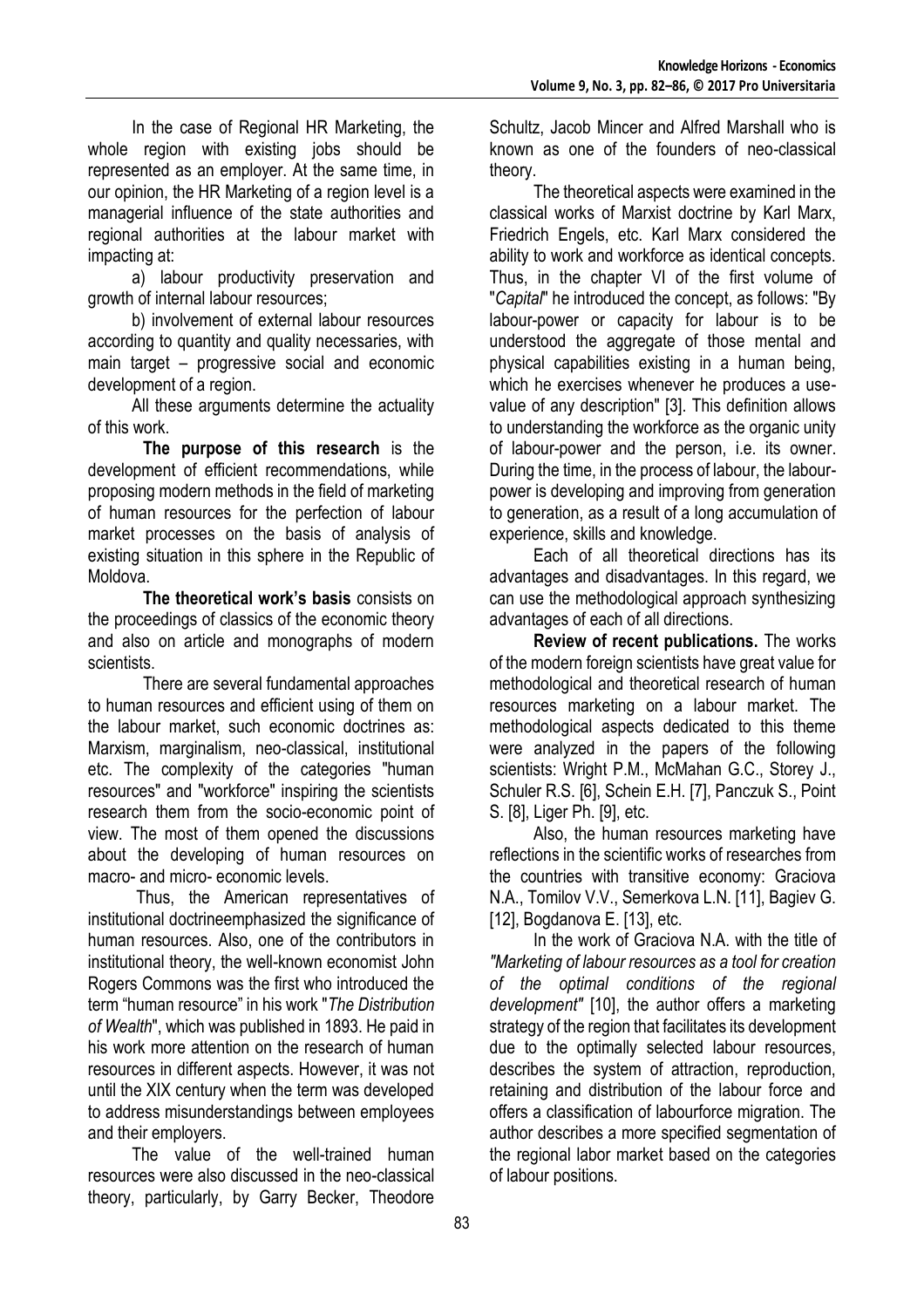HR marketing researches in Moldovan science have begun to be studied rather recently. Thus, this topic has been discussed in the scientific article of Ph.D. habilitat Birca A., such as: *"Brandul de angajator – element important pentru asigurarea eficienței recrutării personalului"* were he described the situation with HR marketing on the company's level. The Professor Birca A. in his works determined the HR marketing as a tool of HR management with the conduction of personal on the enterprises, emphasized the role of brand of employer through the prism of recruiting the besttrained specialists from the labor market [4].

Thus, it is possible to draw a conclusion that, in the Republic of Moldova the direction of HR marketing, especially in regional aspect, is not researched deeply and comprehensive, and also the some universally recognized methods and tools have not found a wide implementation.

**The informational support and applied methods.** The research is based on the statistical databases of the National Bureau of Statistics of the Republic of Moldova; the scientific publications of

domestic and foreign researchers dedicated to the studied problem; the reports of scientific projects; analytical materials; articles of expert.

The following research methods have been used in the work: synthesis, logical, comparative, induction and deduction, economic analysis of the statistical data.

**The main results.** The analysis of the current situation of the socio-economic potential in the Moldovan regions is based on the official statistical data [5]. The general analysis of *demographic situation* confirms that in 2016, the natural movement of Moldovan population by regions revealed, that in Chisinau municipality, North and Center regions have registered the most numbers of live-births. The Central region registered the superior indicator of live-births – 10710 persons. On the second place is the Chisinau municipality – 10243 live-births and in the North region of the country 9617 live-births were registered. The lowest indicator of live-births was recorded in ATU Gagauzia – 1739 persons.

**Table 1**

| moldo ran domographio maloatoro in regional dopoot in Evilo, porol |        |               |          |                |                  |                 |  |  |  |
|--------------------------------------------------------------------|--------|---------------|----------|----------------|------------------|-----------------|--|--|--|
|                                                                    | Live-  | <b>Deaths</b> | Deceased | <b>Natural</b> | <b>Marriages</b> | <b>Divorces</b> |  |  |  |
|                                                                    | births |               | infants  | growth         |                  |                 |  |  |  |
| <b>Chisinau municipality</b>                                       | 10243  | 6501          | 163      | 3742           | 5616             | 2817            |  |  |  |
| <b>North</b>                                                       | 9617   | 12365         | 69       | $-2748$        | 5407             | 2606            |  |  |  |
| Centre                                                             | 10710  | 12118         | 72       | $-1408$        | 6981             | 3442            |  |  |  |
| <b>South</b>                                                       | 5081   | 5910          | 38       | $-829$         | 2992             | 1435            |  |  |  |
| <b>ATU Gagauzia</b>                                                | 1739   | 1596          | 10       | 146            | 920              | 350             |  |  |  |

## **Moldovan demographic indicators in regional aspect in 2016, pers.**

Source: According to the data from the National Bureau of Statistics

The biggest number of deaths was recorded in such regions, as: North and Centre. The most significant number of infant mortality was registered in such regions, as: Chisinau municipality and Centre. Respectively, the indicators of natural decrease were registered in the regions of North and Centre. In the researched year, only the Chisinau municipality and ATU Gagauzia had positive indicators of natural growth.

The analysis of such indicators as marriages and divorces revealed that in 2016, the biggest number of marriages was registered in Centre - 6981, Chisinau municipality – 5616 and North region - 5407. The least number of marriages in comparison with other regions was recorded in ATU Gagauzia - 920. In the same time, the biggest number of divorces was recorded in the Centre region – 3442. The least number of divorces in comparison with other regions was recorded in ATU Gagauzia - 350.

The situation on the *labour market* by the regions in 2016 revealed that the major rate of population activity was recorded in Chisinau municipality - 49.7% and the second place is occupied by the North region – 44.9%. The lowest rate was registered in the South region – 33.8%.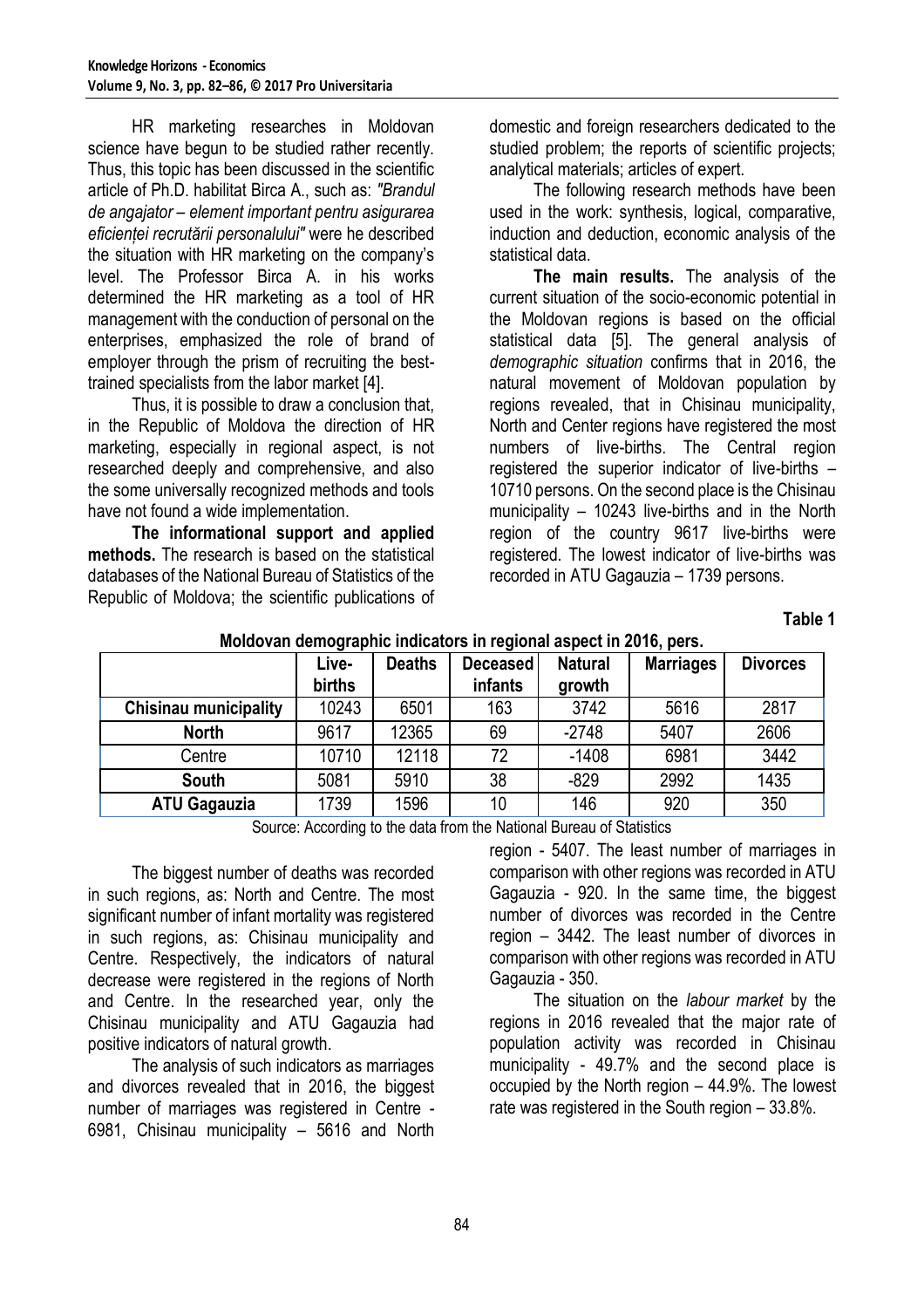| <b>MONOTAN NOVAL MANUEL MANUEL DE LA 1990 IN AVIOLA DE LA 1990 IN 1990</b> |                      |                        |                   |  |  |  |  |
|----------------------------------------------------------------------------|----------------------|------------------------|-------------------|--|--|--|--|
|                                                                            | <b>Activity rate</b> | <b>Employment rate</b> | Unemployment rate |  |  |  |  |
| Republic of Moldova - total                                                | 42.6                 | 40.8                   |                   |  |  |  |  |
| Chisinau municipality                                                      | 49.7                 | 46.9                   |                   |  |  |  |  |
| <b>North</b>                                                               | 44.9                 | 43.1                   |                   |  |  |  |  |
| Centre                                                                     | 40.7                 | 39.0                   |                   |  |  |  |  |
| South                                                                      | 33.8                 | 33.2                   |                   |  |  |  |  |

#### **Moldovan labour market indicators in regional aspect in 2016, %**

The indicators of employment rate show the analogical situation as the activity rate. Fist place belongs to Chisinau municipality – 46.9% and the second place is occupied by the North region with 43.1%. In the Centre region,39.0% were recorded and the last place is occupied by the South region with 33.2%.

The indicators of unemployment rate revealed that in the Chisinau municipality was recorded – 5.7%, second place being occupied by Centre with 4.2%, followed by the North region  $-$ 4.0% and South region – 1.8%.

**Table 3**

**Table 2**

#### **Moldovan population who is working or is looking for work abroad in 2016, thou pers.**

|                                                                        | Republic of Moldova - total | Chisinau<br>municipality | North | Centre | South |  |  |  |
|------------------------------------------------------------------------|-----------------------------|--------------------------|-------|--------|-------|--|--|--|
| All countries                                                          | 319.0                       | 211                      | 86.9  | 103.1  | 97.9  |  |  |  |
| Coursey seconding to the data from the National Durance of Ctatistics. |                             |                          |       |        |       |  |  |  |

Source: according to the data from the National Bureau of Statistics

According to the data from the National Bureau of Statistics, the Moldovan population aged 15 years and over, working or looking for work abroad in 2016 accounted for319 thousand persons in the country. The highest level was recorded in Centre region – 103.1 thousand persons, followed by South – 97.9 thousand persons, North – 86.9 thousand persons and Chisinau municipality – 31.1 thousand persons.

This part of the economic analysis represents the first step of this research. The results show that each region of the country has its own specifics in comparation with another region.

It should be especially noted, that this topic should have a significant potential for the science from the theoretical and practical point of view. That's why this analysis should be extent in the following directions, such as: the analysis of basic normative and legislative acts on the country's and regional levels, the analysis of situation with entrepreneurship development in the regions, the analysis of infrastructure development of each region, etc.

## **CONCLUSIONS AND RECOMMENDATIONS**

This research represents the starting point of the future comprehensive analysis of the socioeconomic situation of the country in the regional aspect throught the prism of HR marketing, which will be promising for both economic agents and the regions of the country in attracting the well-trained employees.

This research allowed formulating a number of conclusions following from the purpose of this research, such as:

- The results of the economic analysis show that each of the country's region has its own specifics vs another, which also includesdemographic, economic activity, employment and unemployment, emigration components, etc.

- The final goal of the research must be the development of a competent marketing strategy for atracting well-trained labor resources in the regions of the country, selection of specific marketing solutions suitable for each particular region that will